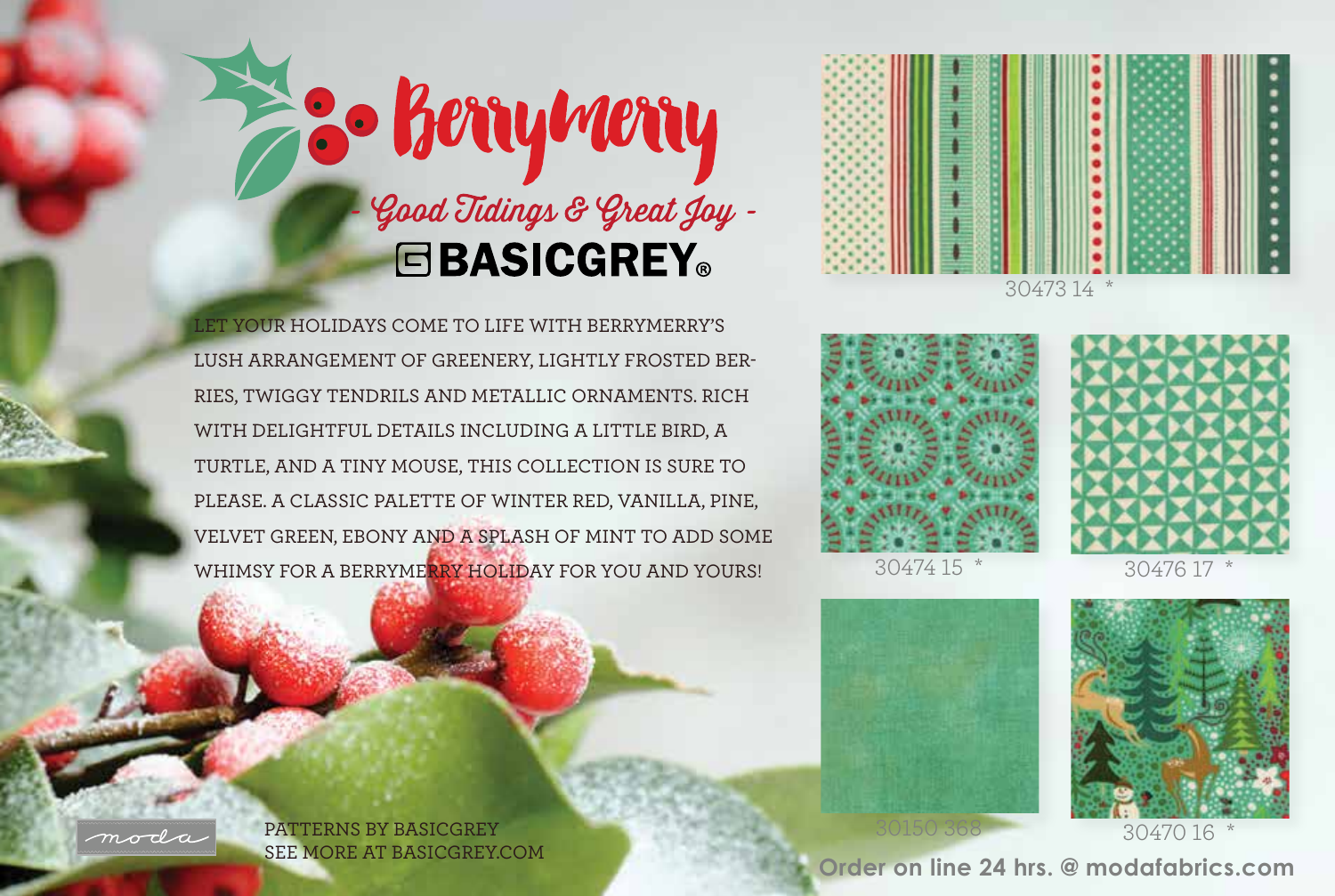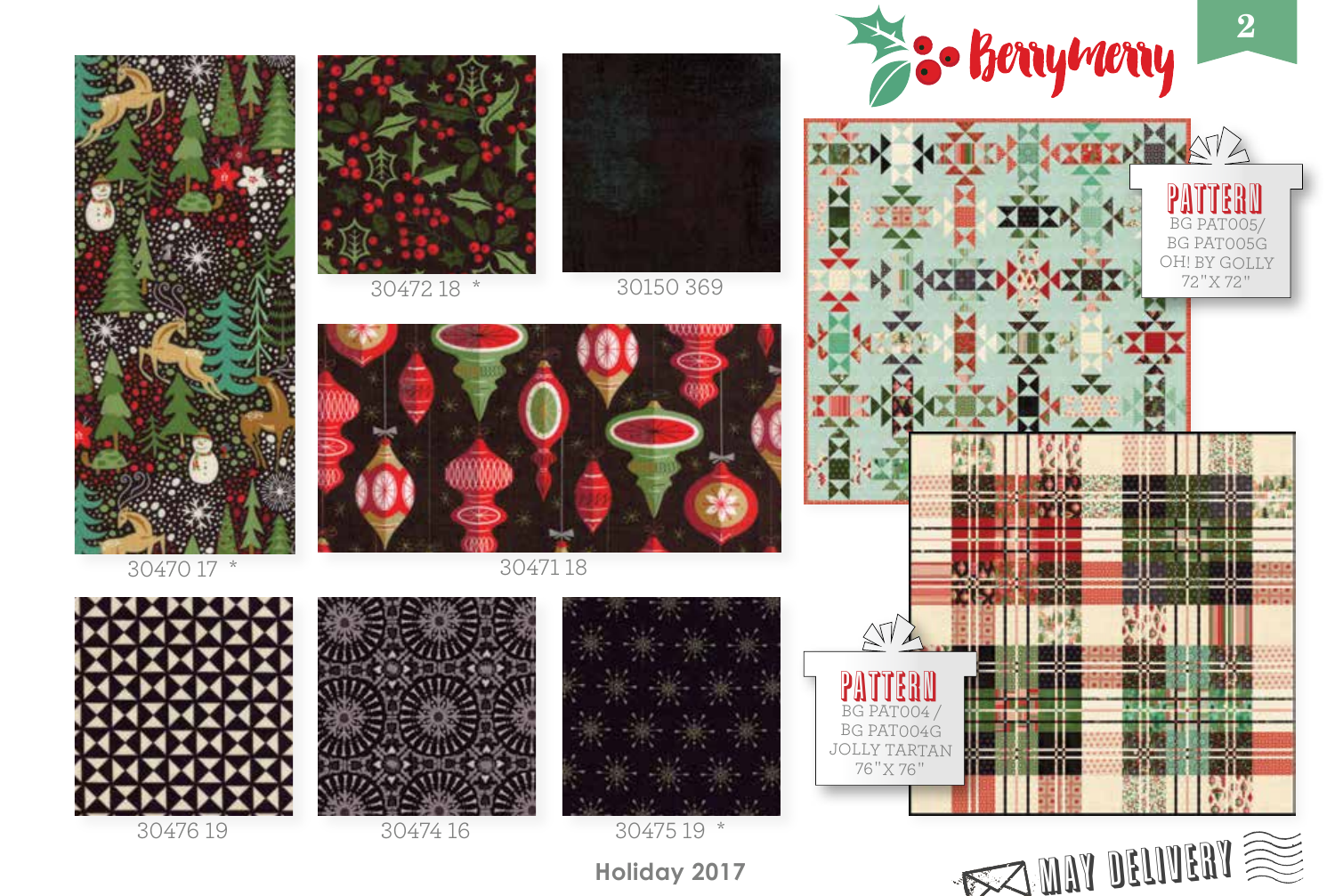



**Order on line 24 hrs. @ modafabrics.com**